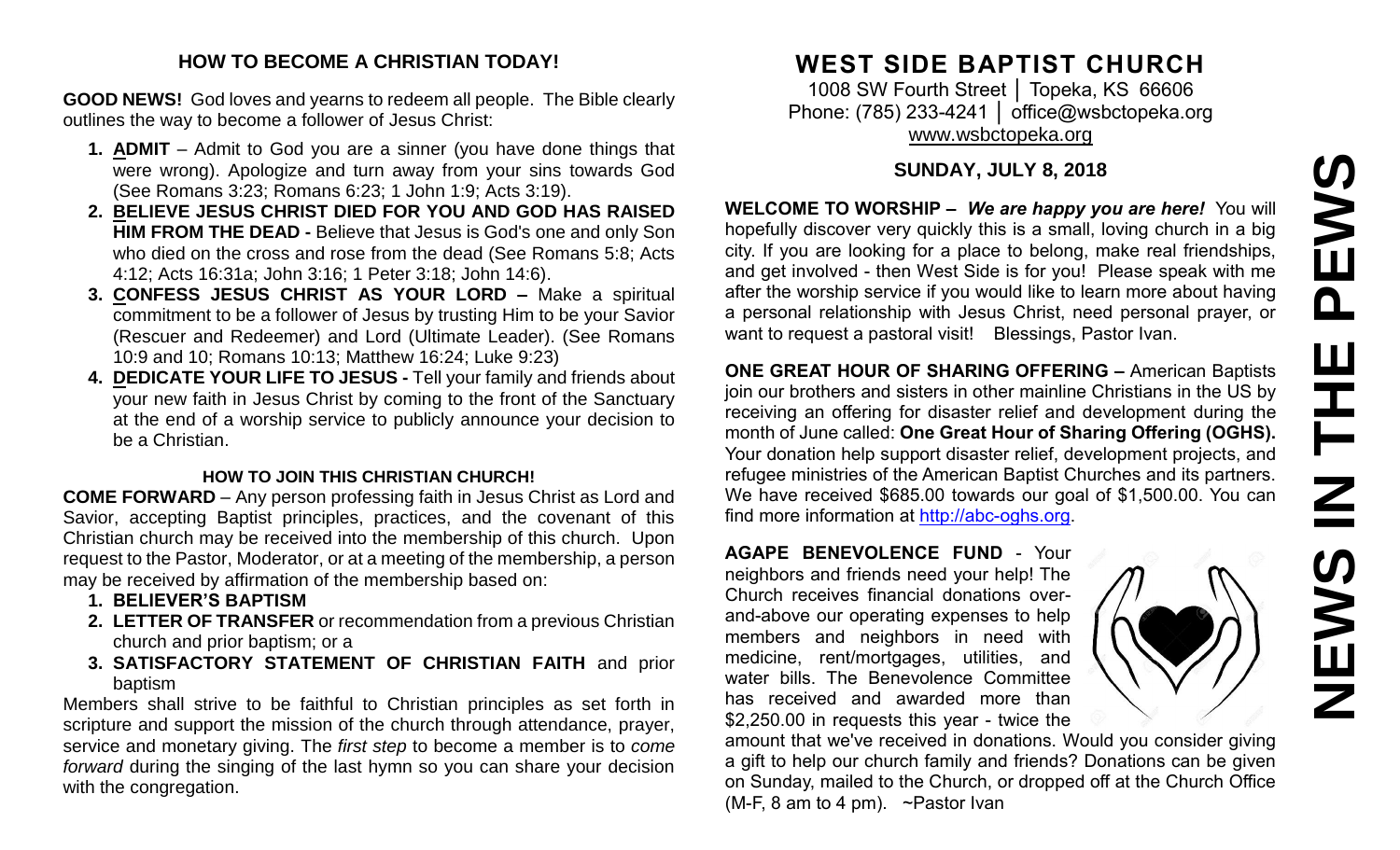**AUTOMATED EXTERNAL DEFIBRILLATOR (AED) –** The new Automate External Defibrillator (AED) has arrived. It was installed in the elevator foyer. I will be scheduling a Cardiopulmonary Resuscitation (CPR) class with instructions on using



the AED in May. Please see me if you are willing to be certified in this class. ~ Pat Carreno

**BIBLE STUDY -** Come for the free one-hour small group study of the biblical book **"ACTS OF THE APOSTLES" on Wednesdays at 10:30 am in Holmer Hall**. The Bible study is taught start-to-finish ("lectio continua"), no previous experience necessary. Bible studies are free and open to the public. *There will be NO Bible Study on Wednesday, July 11.*

**BOILER REPAIRS –** The Church voted unanimously during the Quarterly Business Meeting on April 29 to accept the \$43,000.00 bid from McElroy's Mechanical Contractors to repair the boilers this summer. The Church will receive donations and pledges for "BOILERS" for these unexpected repairs. See Harry Carpenters for details about the boilers. Talk with Nancy Lindberg, Church Treasurer, about donations and/or a pledge.



**MUSIC COMMITTEE –** The Music Committee (Choir Director, Organist, and Pastor) has its weekly meeting to select hymns, songs, and spirituals for worship services on **Tuesdays at 9:00 am in Holmer Hall.** All are welcome!

**CONTEMPORARY FITFTH SUNDAY SING:** WHAT ARE YOUR FAVORITE CONTEMPORARY SONGS? Coming on July 29 we have five Sundays in the month. We are planning a FIFTH SUNDAY Contemporary SING for morning worship. We want to know your favorite contemporary songs. It will be similar to the traditional hymn sing we had on April 29 with contemporary songs woven into the scriptures, offertory and sermon theme of the day. Please give your favorite contemporary song list in writing or electronically to Ivan Greuter, Jan Mauck, or me by July 8<sup>th</sup>. We need more time to prepare the contemporary songs. Thanks! We hope you are looking forward to another singing Sunday.  $\sim$  Janet Nyfeler

# **WEEKLY CALENDAR**

| <b>SUNDAY, JULY 8</b><br>$9:15$ am<br>10:30 am                        | THE REVEREND JANET CROWL<br>Breakfast (FH) Sunday School Cinema (HH)<br><b>Worship Service</b> |
|-----------------------------------------------------------------------|------------------------------------------------------------------------------------------------|
| <b>MONDAY, JULY 9</b><br>$9:00$ AM $-$ 11:00 AM<br>6:00 pm $-9:00$ pm | <b>PASTOR GONE</b><br><b>Baby Closet Ministry</b><br>Capital City Men's Chorus (FH)            |
| <b>TUESDAY, JULY 10</b><br>$6:00$ pm                                  | <b>PASTOR GONE</b><br>No Music Committee Meeting (HH)<br><b>Council Members Meeting</b>        |
| <b>WEDNESDAY, JULY 11 PASTOR GONE</b>                                 | No Bible Study (HH)<br>No Fruit & Vegetable Food Pantry (FH)<br>No Baby Closet Ministry        |
| <b>THURSDAY, JULY 12</b><br>$1:00 - 3:00$ pm                          | <b>PASTOR GONE (OFFICE CLOSED)</b><br><b>Baby Closet</b>                                       |
| <b>FRIDAY, JULY 13</b>                                                | <b>PASTOR GONE (OFFICE CLOSED)</b>                                                             |
| <b>SATURDAY, JULY 14</b>                                              |                                                                                                |
| <b>SUNDAY, JULY 15</b><br>$9:15$ am<br>10:30 am                       | THE REVEREND JAMES CALLAWAY<br>Breakfast (FH) Sunday School Cinema (HH)<br>Worship             |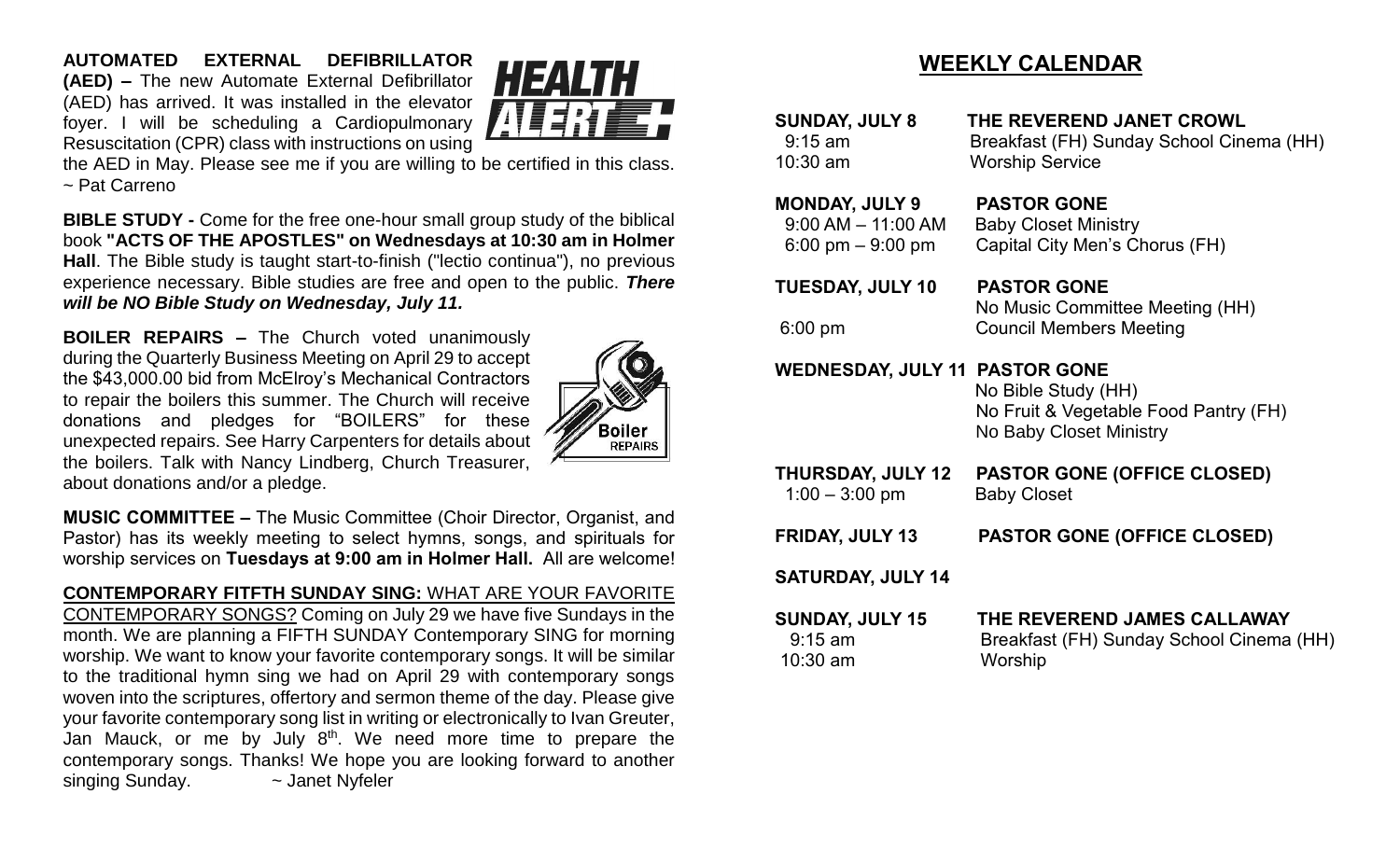# **IN OUR THOUGHTS AND PRAYERS**

Mark Arnold – Healing for health concerns Martha Beyer – Healing for health concerns Mark Calloway – Healing for health concerns Al Carpenter – Healing for health concerns Bradley Carpenter - Healing Harry and Pat Carpenter – Healing for health concerns Esther Carrier – Healing for health concerns Shirley Dell – Healing for health concerns Larry Gill- Healing (Harry Carpenter's friend) Grace Hart – Healing for health concerns (Janet Nyfeler's Mother) Judy Longstaff – Healing for health concerns Hilda Lundgren – Healing for health concerns Nancy May – Healing for health concerns Marie Merrifield – Healing for health concerns Cale Miller – Healing (Harry Carpenter's friend) Rogene Moody – Healing for health concerns Don Morris – Healing for health concerns Ken Paslay – Healing for health concerns Edward Perkins – Healing for health concerns (Gardner, KS) Becky Poe – Healing for health concerns Bob Roesler – Interim Minister at FBC of Topeka, starting Feb. 1, 2018 Jill Roesler – Healing for health concerns Bruno Sprenks – Health Keith Springer – Healing for health concerns (Marianne Spano's brother) Lola Zab – Healing for health concerns (Marianne Spano's sister) **HOMEBOUND & CARE FACILITIES:** \*June Cunningham –Brewster Place The Sultimation Juanita Plankinton \*Helen Farrar – Plaza West Care Center Hazel Smith-Tindall \*Gerald Haney – \* \*Mae Martin – Plaza West Care Ctr \*Russ Hunter – Theo Penny – Lawrence \*Mary Lou Johnson – Aldersgate \*Alice Kieffer –

\*Reginald Kirby –

\*Etta Landis – Legend at Capital Ridge \*Madeleine Martinson – Fleming Place

**FRUIT & VEGETABLE FOOD PANTRY –** Free bread, fruits, and vegetables on **Wednesdays from 4:00 to 6:00 pm**, while supplies last. No income restrictions. PROGRAM ELIGIBILITY: Households living in Topeka area (zip code 66601-66619). INCOME GUIDELINES: None. **ID REQUIRED:** Client must bring a PHOTO ID AND A PIECE OF US MAIL with client's name and current address for



identification. HOUSEHOLDS: One household per address. All food is available at no cost. West Side does not participate in Client Track.

## **SUMMER SCHEDULE: first and third Wednesdays only.**

• July 18 – Summer Food Pantry (4-6 pm)

# **HABITAT FOR HUMANITY –** The Congregation voted unanimously during its



Quarterly Business Meeting on April 29 to partner with Habitat for Humanity in the **"Build on Faith" project at 422 SW Taylor**. A new Habitat house will be built by volunteers this summer. Speak with Don Johnson if you would like to volunteer at the work site, donate your professional skills (e.g., electricians, painters, etc.) or work in our kitchen to help feed volunteers. Donations for

"Habitat House" will be received for the new house in our neighborhood. *Volunteer by contacting:* Nikki MacMillan, Volunteer Coordinator Phone (785) 234-4322 or [volunteer@topekahabitat.org.](mailto:volunteer@topekahabitat.org) Sign-up online:<http://www.topekahabitat.org/volunteer>



**THE LORD'S SUPPER** – West Side Baptist Church celebrates the Lord's Supper (Holy Communion) on the first Sunday of each month. We practice "open communion." This means we recognize the Table of the Lord does not belong to any church but solely to Jesus Christ. Therefore, any baptized Christian is welcome to receive the bread and the cup in

this Christian church.